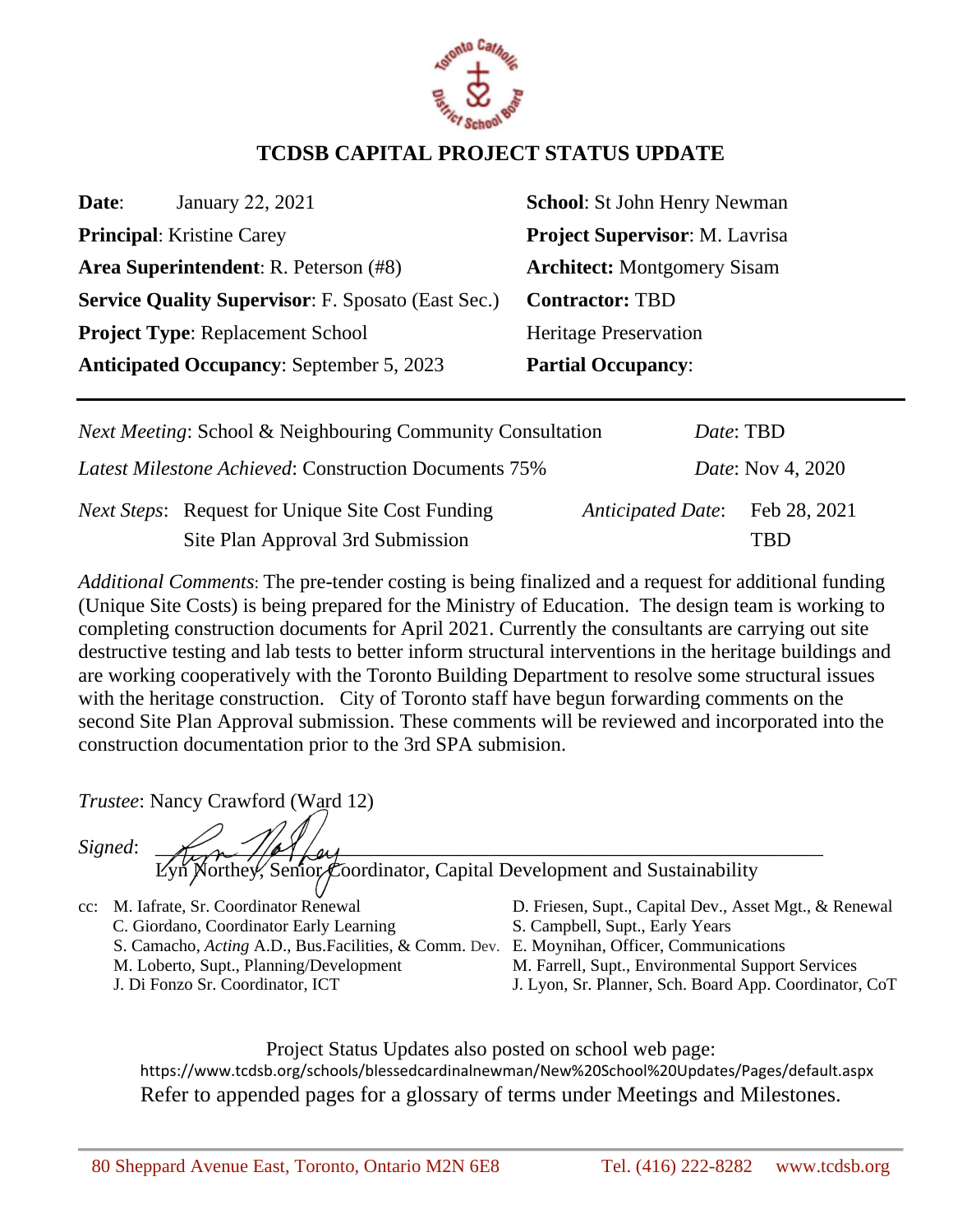

## **GLOSSARY OF TERMS**

*LDC - Local Design Committee*: Representatives of the school community assembled by the school principal to provide input into the design of Capital projects in consultation with the architect and Board facilities staff. Typically comprising the principal, area superintendent, local trustee, parent representatives, key staff and the parish priest.

*Ministry Space Plan Template*: A table listing all of the types of spaces in a school. The template includes Ministry of Education benchmark quantity and floor area for each type of space for a given On-the-Ground (OTG) capacity of the school.

*RFP – Request for Proposal*: A request for submission of a description of services to be provided by consultants for a specified scope of work, and the proposed fee for those services. Proposals are evaluated on the basis of firm qualifications and experience, completeness of services proposed and proposed fee. For major Capital projects, interviews are also conducted.

*Consultant*: The consultant team is led by an architectural firm supported by specialized subconsultants for structural, civil, mechanical and electrical engineering, landscaping and for complex projects others such as building code, building science, information technology and planning.

*SPA - Site Plan Approval/Site Plan Agreement*: The process under the Planning Act and the City of Toronto Act whereby the City reviews and approves all new development for conformance with City standards for site design including building location and % lot coverage, urban design considerations, traffic circulation, waste storage and pick-up, service connections, storm-water management, private water discharge, landscaping and tree preservation. The process results in an agreement signed by the owner and the City that is registered on the Title for the property. A Building Permit cannot be issued until the SPA has been registered.

*NOAC – Notice of Approval Conditions*: This is a document signed by the Director of Planning for the City of Toronto that forms the basis of the Site Plan Agreement. It confirms approval of all of the site drawings and supporting documents that have been submitted by the consultant and stipulates financial securities that must be provided to the City. Once the NOAC is issued, a Conditional Building Permit can be issued to enable construction to start while the formal agreement is being prepared, signed and registered on title.

*Committee of Adjustment (CofA)*: A City committee that meets periodically to review and approve requests for minor variances from the zoning by-law. Common minor variances include exceeding allowable building height, providing fewer parking spaces than required, and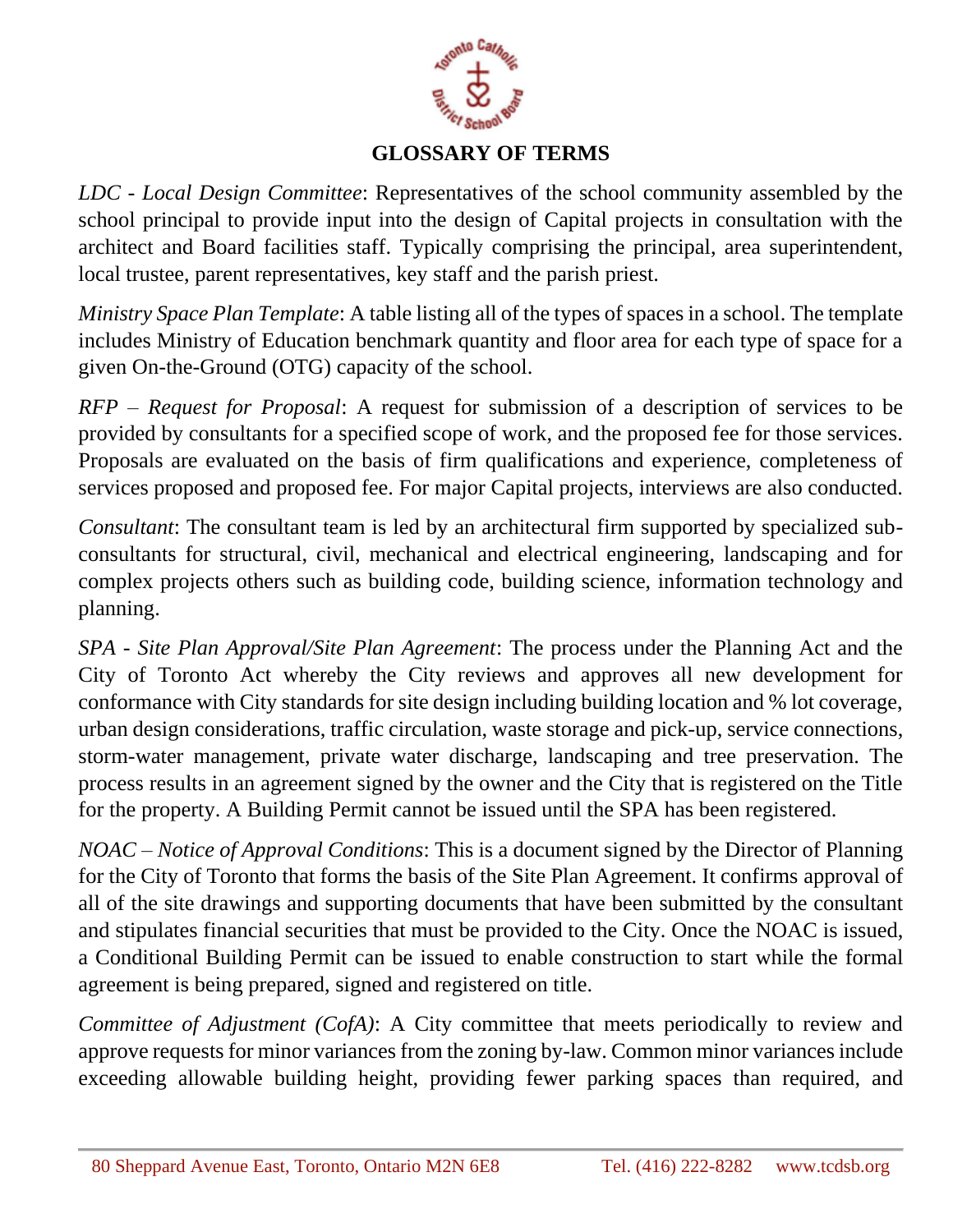

building closer to property lines than permitted. Requests for minor variances can add considerable time to a project schedule because the CofA meets infrequently.

*Technical Studies*: Investigations of site and existing building conditions that provide information required to complete design, such as topographical survey, traffic study, geotechnical (soil) investigation, archeological study and designated substances survey.

*Visioning Session*: A design start-up meeting providing parents, staff and other stakeholders the opportunity to express their ideas and aspirations for the project, facilitated by the architect.

*Conceptual Design*: Drawings that show the general proposed layout of the major building and site components.

*Schematic Design*: Further development of the conceptual design to show details such as delineation of all of the spaces within the building, play areas and parking.

*Unique Site Costs*: The Ministry of Education cost benchmark is based on a simple two-storey school on a flat, "greenfield" site, with all services available. The Ministry has recognized and will fund costs related to construction on sites that are not typical, such as grading, retaining walls, removal of poor soils, deep foundations, Toronto storm-water management standards, Green Roof By-law and Toronto Green Standard. Some of these costs may also be covered by Education Development Charges in growth areas of the City.

*Construction Documents*: The drawings and specifications prepared by the consultants to detail all aspects of the construction of the building and site work for Building Permit application and for tendering to contractors. The consultant typically provides drawings for staff review at 25%, 50% and 75% stages of completion.

*ATP – Ministry of Education Approval to Proceed*: Prior to issuing a project for tender, a cost estimate prepared by a cost consultant based on the nearly completed construction documents must be submitted to the Ministry of Education indicating that the cost does not exceed the available funding. A letter of approval must be received from the Ministry before the project can proceed to tender.

*Construction Tender*: An invitation is issued to pre-qualified contractors to submit a quotation to carry out the construction of the building and site work, based on the scope of work as described by the construction documents. A construction contract is awarded to the lowest bidder, or the highest scoring bidder if evaluation criteria other than price are included.

*Substantial Performance*: Completion of the project to a state where it can be safely occupied and the value of the work completed is at least 97% of the total contract value. The remaining